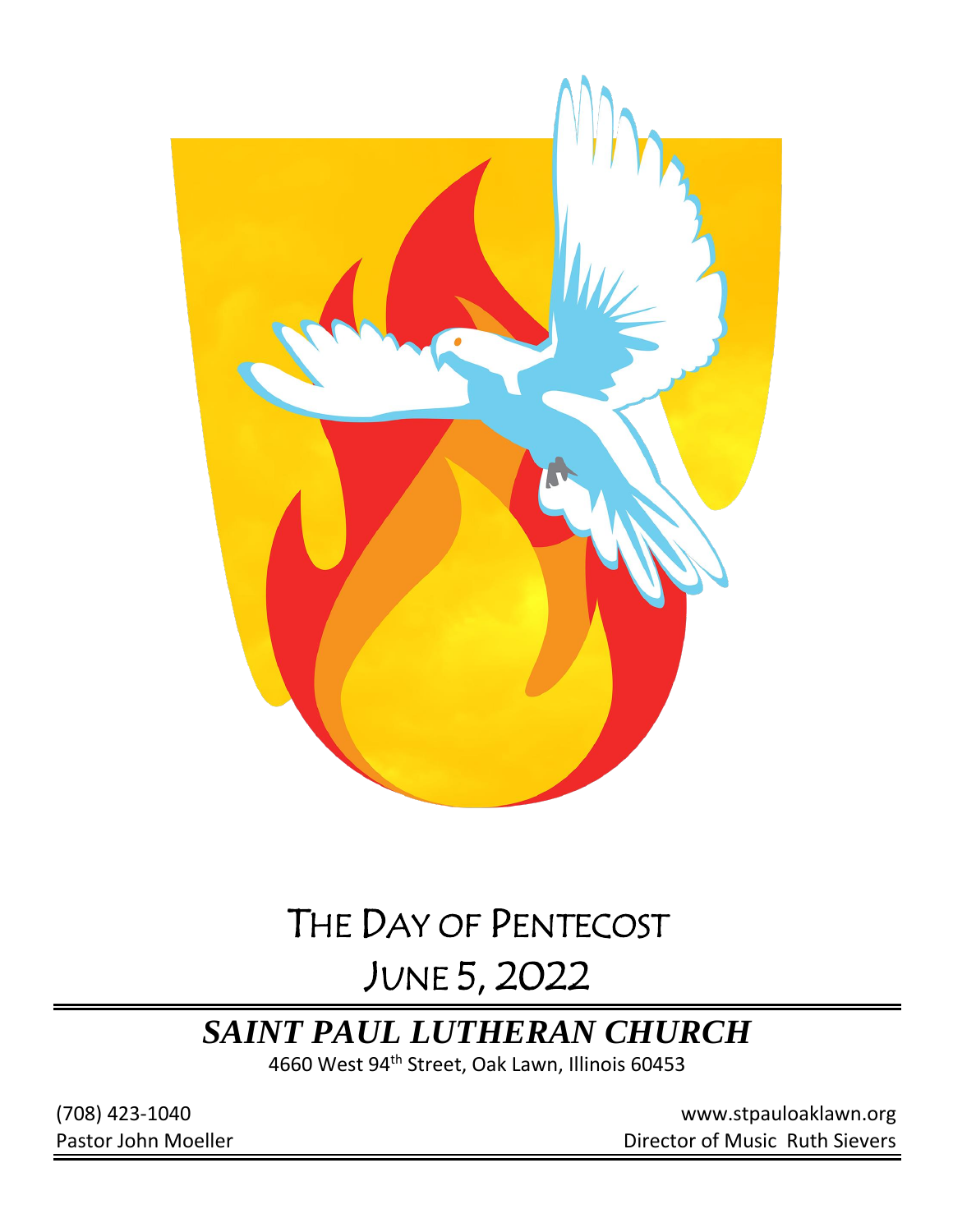### **As We Gather**

The Scriptures share many accounts of God coming down to earth. On Pentecost, God the Holy Spirit came down to earth in a most dramatic way, fulfilling the promise of His descent that Jesus had made to His disciples. That blessed Spirit continues to come among God's people, calling, gathering, enlightening, and sanctifying them. As we worship, we witness to that Spirit at work among us.

**Prelude** The Company of Company of Company of Company of Company of Company of Company of Company of Company of Company of Company of Company of Company of Company of Company of Company of Company of Company of Company of

## *Stand*

**Opening Hymn**  $\blacksquare$   $\blacksquare$   $\blacksquare$   $\blacksquare$   $\blacksquare$   $\blacksquare$   $\blacksquare$   $\blacksquare$   $\blacksquare$   $\blacksquare$   $\blacksquare$   $\blacksquare$   $\blacksquare$   $\blacksquare$   $\blacksquare$   $\blacksquare$   $\blacksquare$   $\blacksquare$   $\blacksquare$   $\blacksquare$   $\blacksquare$   $\blacksquare$   $\blacksquare$   $\blacksquare$   $\blacksquare$   $\blacksquare$   $\blacksquare$   $\blacksquare$   $\blacksquare$   $\blacks$ 

1 O Holy Spirit, enter in, And in our hearts Your work begin, Your dwelling place now make us. Sun of the soul, O Light divine, Around and in us brightly shine, To joy and gladness wake us That we may be Truly living, To You giving Prayer unceasing And in love be still increasing.

2 Give to Your Word impressive pow'r, That in our hearts from this good hour As fire it may be glowing, That in true Christian unity We faithful witnesses may be, Your glory ever showing. Hear us, cheer us By Your teaching;

Praise You, Lord, and serve our neighbor. 3 O mighty Rock, O Source of life, Let Your dear Word, in doubt and strife, In us be strongly burning That we be faithful unto death And live in love and holy faith, From You true wisdom learning. Your grace and peace On us shower; By Your power Christ confessing, Let us see our Savior's blessing.

 Let our preaching And our labor

*Text: Michael Schirmer, 1606–73, adapt.; (sts. 1, 3): tr. Catherine Winkworth, 1827–78, alt.; (st. 2): tr. The Lutheran Hymnal, 1941, alt. Text: Public domain*

#### **Invocation**

- **P** In the name of the Father and of the  $\pm$  Son and of the Holy Spirit.
- C **Amen.**

# **OPENING SENTENCES** *Psalm 41:13; 43:3, 4*

- $\left[ \mathbf{P} \right]$  Blessed be the LORD, the God of Israel,
- C **from everlasting to everlasting!**
- $\left[ \mathbf{P} \right]$  Send out Your light and Your truth; let them lead me;
- C **let them bring me to Your holy hill and to Your dwelling!**
- $\left[\mathbf{P}\right]$  Then I will go to the altar of God, to God my exceeding joy,
- C **and I will praise You with the lyre, O God, my God.**
- $\left[ \mathbf{P} \right]$  Blessed be the LORD, the God of Israel,
- C **from everlasting to everlasting! Amen and Amen.**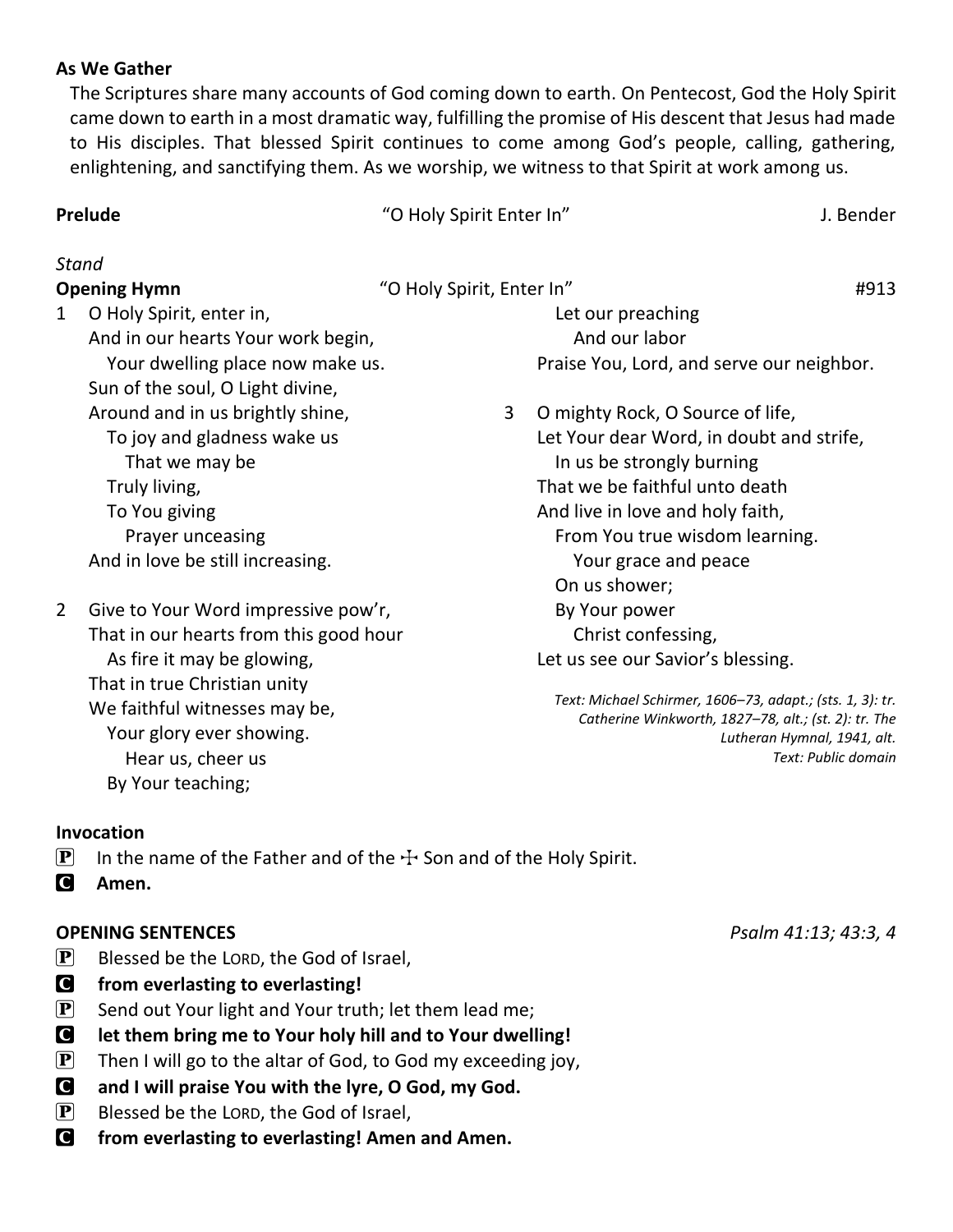### **CONFESSION AND ABSOLUTION**

 $\mathbf{P}$  Almighty God, to whom all hearts are open, all desires known, and from whom no secrets are hidden, cleanse the thoughts of our hearts by the inspiration of Your Holy Spirit, that we may perfectly love You and worthily magnify Your holy name, through Jesus Christ, Your Son, our Lord.

## C **Amen.**

- $\mathbf{P}$  With true hearts, let us confess together that we, through sinful thoughts, careless words, and loveless deeds, have transgressed God's righteous Law and deserve His punishment now and eternally.
- C **Almighty God, merciful Father, we acknowledge our sinful nature and repent of our sins in all that we think, soy, and do. For the sake of Jesus, grant us Your forgiveness, so that as Your redeemed people, we may be fit places for the indwelling of the Holy Spirit, and may serve You in time and in eternity.**
- $\left| \mathbf{P} \right|$  In the stead and by the command of my Lord Jesus Christ, I forgive you all your sins in the name of the Father and of the  $\pm$  Son and of the Holy Spirit. Now may the God of peace Himself sanctify you completely, and may your whole spirit, soul, and body be kept blameless at the coming of our Lord Jesus Christ. He who calls you is faithful; He will surely do it.
- C **Amen.**

# $H$  WORD  $H$

#### **Introit**

- **P** Come, Holy Spirit, fill the hearts of the faithful, and kindle in them the fire of your love. Alleluia.
- C **O LORD, how manifold are your works!**
- **P** In wisdom have you made them all; the earth is full of your creatures.
- C **These all look to you, to give them their food in due season.**
- $\mathbf{P}$  When you give it to them, they gather it up; when you open your hand, they are filled with good things.
- C **When you send forth your Spirit, they are created, and you renew the face of the ground.**
- $\left| \mathbf{P} \right|$  Glory be to the Father and to the Son and to the Holy Spirit;
- C **as it was in the beginning, is now, and will be forever. Amen. Come, Holy Spirit, fill the hearts of the faithful,**

**and kindle in them the fire of your love. Alleluia!**

#### **Prayer of the Day**

#### *Sit*

#### **Old Testament Reading** The Tower of Babel  $\pm$  Genesis 11:1-9

<sup>1</sup>Now the whole earth had one language and the same words. <sup>2</sup>And as people migrated from the east, they found a plain in the land of Shinar and settled there. <sup>3</sup>And they said to one another, "Come, let us make bricks, and burn them thoroughly." And they had brick for stone, and bitumen for mortar. <sup>4</sup>Then they said, "Come, let us build ourselves a city and a tower with its top in the heavens, and let us make a name for ourselves, lest we be dispersed over the face of the whole earth." <sup>5</sup>And the LORD came down to see the city and the tower, which the children of man had built. <sup>6</sup>And the LORD said, "Behold, they are one people, and they have all one language, and this is only the beginning of what they will do. And nothing that they propose to do will now be impossible for them. <sup>7</sup>Come, let us go down and there confuse their language, so that they may not understand one another's speech."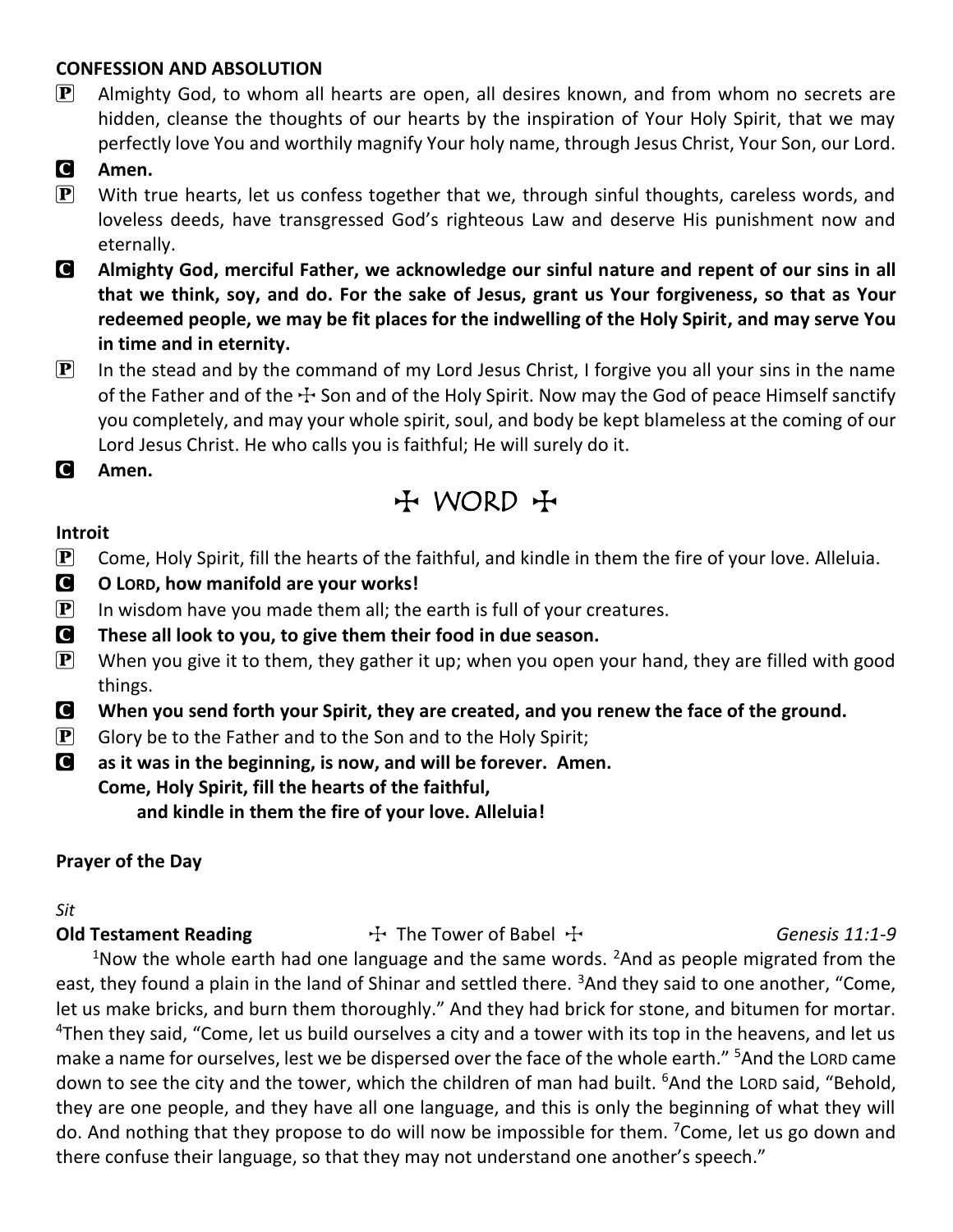8 So the LORD dispersed them from there over the face of all the earth, and they left off building the city. <sup>9</sup>Therefore its name was called Babel, because there the LORD confused the language of all the earth. And from there the LORD dispersed them over the face of all the earth.

 $[\mathbf{L}]$  This is the Word of the Lord.

# C **Thanks be to God.**

Second Reading **The Coming of the Holy Spirit The Coming of the Holy Spirit The Coming of the Holy Spirit Terminane Acts 2:1-21** <sup>1</sup>When the day of Pentecost arrived, they were all together in one place. <sup>2</sup>And suddenly there came from heaven a sound like a mighty rushing wind, and it filled the entire house where they were sitting.  $3$ And divided tongues as of fire appeared to them and rested on each one of them.  $4$ And they were all filled with the Holy Spirit and began to speak in other tongues as the Spirit gave them utterance. <sup>5</sup>Now there were dwelling in Jerusalem Jews, devout men from every nation under heaven. <sup>6</sup>And at this sound the multitude came together, and they were bewildered, because each one was hearing them speak in his own language. <sup>7</sup>And they were amazed and astonished, saying, "Are not all these who are speaking Galileans? <sup>8</sup>And how is it that we hear, each of us in his own native language? <sup>9</sup>Parthians and Medes and Elamites and residents of Mesopotamia, Judea and Cappadocia, Pontus and Asia, <sup>10</sup>Phrygia and Pamphylia, Egypt and the parts of Libya belonging to Cyrene, and visitors from Rome, <sup>11</sup>both Jews and proselytes, Cretans and Arabians—we hear them telling in our own tongues the mighty works of God."  $12$ And all were amazed and perplexed, saying to one another, "What does this mean?"  $13$ But others mocking said, "They are filled with new wine." <sup>14</sup>But Peter, standing with the eleven, lifted up his voice and addressed them, "Men of Judea and all who dwell in Jerusalem, let this be known to you, and give ear to my words. <sup>15</sup>For these men are not drunk, as you suppose, since it is only the third hour of the day.  $^{16}$ But this is what was uttered through the prophet Joel:  $^{17}$ "'And in the last days it shall be, God declares, that I will pour out my Spirit on all flesh, and your sons and your daughters shall prophesy, and your young men shall see visions, and your old men shall dream dreams;  $18$  even on my male servants and female servants in those days I will pour out my Spirit, and they shall prophesy. <sup>19</sup>And I will show wonders in the heavens above and signs on the earth below, blood, and fire, and vapor of smoke; <sup>20</sup>the sun shall be turned to darkness and the moon to blood, before the day of the Lord comes, the great and magnificent day. <sup>21</sup>And it shall come to pass that everyone who calls upon the name of the Lord shall be saved.'"

 $\[\mathbf{\overline{L}}\]$  This is the Word of the Lord.

C **Thanks be to God.**

# **Anthem of Praise Duet** "P-E-N-T-E-C-O-S-T" N. Sleeth

Holy Gospel **The Act of Act Act Act 7 Fesus Promises the Holy Spirit The** *John 14:23-31*  $\mathbf{P}$  The Holy Gospel according to St. John, the fourteenth chapter.

# **G** Glory to You, O Lord.

 $23$  Jesus said, "If anyone loves me, he will keep my word, and my Father will love him, and we will come to him and make our home with him. <sup>24</sup>Whoever does not love me does not keep my words. And the word that you hear is not mine but the Father's who sent me.  $25\%$ These things I have spoken to you while I am still with you. <sup>26</sup>But the Helper, the Holy Spirit, whom the Father will send in my name, he will teach you all things and bring to your remembrance all that I have said to you. <sup>27</sup>Peace I leave with you; my peace I give to you. Not as the world gives do I give to you. Let not your hearts be troubled, neither let them be afraid. <sup>28</sup>You heard me say to you, 'I am going away, and I will come to you.' If you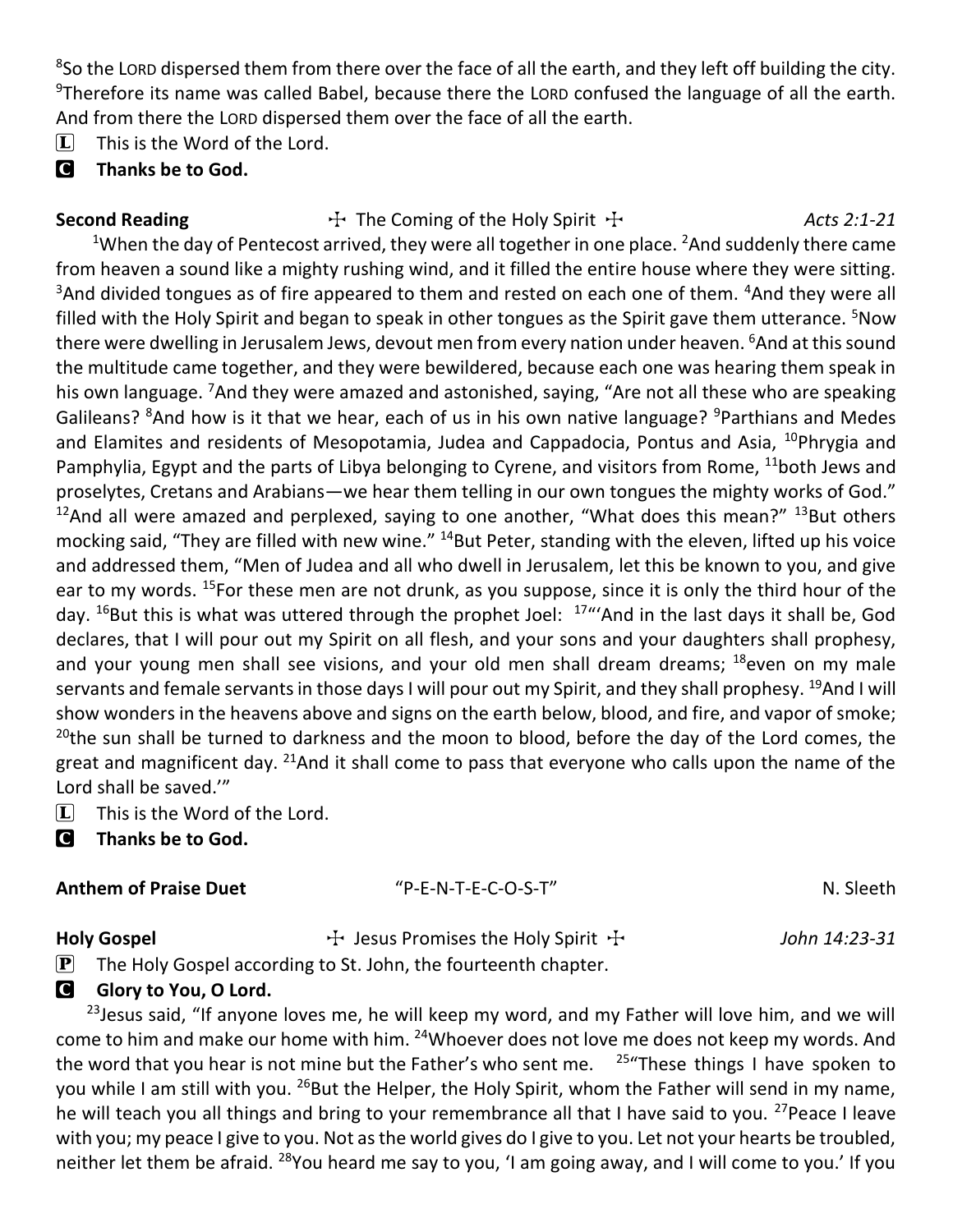loved me, you would have rejoiced, because I am going to the Father, for the Father is greater than I. <sup>29</sup>And now I have told you before it takes place, so that when it does take place you may believe. <sup>30</sup>I will no longer talk much with you, for the ruler of this world is coming. He has no claim on me,  $31$ but I do as the Father has commanded me, so that the world may know that I love the Father. Rise, let us go from here."

- $\mathbf{P}$  This is the Gospel of the Lord.
- C **Praise to You, O Christ.**

# TConfession of Faith T

# **Confession of Faith** *The Third Article*

- $\mathbf{P}$  We acknowledge and give thanks for the power and work of the Holy Spirit among us.
- C **I believe in the Holy Spirit, the holy Christian Church, the communion of saints, the forgiveness of sins, the resurrection of the body, and the life everlasting. Amen.**
- $\left| \mathbf{P} \right|$  What does this mean?
- C **I believe that I cannot by my own reason or strength believe in Jesus Christ, my Lord, or come to Him; but the Holy Spirit has called me by the Gospel, enlightened me with His gifts, sanctified and kept me in the true faith. In the same way He calls, gathers, enlightens, and sanctifies the whole Christian Church on earth, and keeps it with Jesus Christ in the one true faith. In this Christian Church He daily and richly forgives all my sins and the sins of all believers. On the Last Day He will raise me and all the dead, and give eternal life to me and all believers in Christ. This is most certainly true.**

- 1 Holy Spirit, light divine, Shine upon this heart of mine; Chase the shades of night away, Turn the darkness into day.
- 2 Let me see my Savior's face, Let me all His beauties trace; Show those glorious truths to me Which are only known to Thee.
- 3 Holy Spirit, pow'r divine, Cleanse this guilty heart of mine;
- **Sermon Hymn**  $\qquad$  "Holy Spirit, Light Divine"  $\qquad$  #496
	- In Thy mercy pity me, From sin's bondage set me free.
	- 4 Holy Spirit, joy divine, Cheer this saddened heart of mine; Yield a sacred, settled peace, Let it grow and still increase.
	- 5 Holy Spirit, all divine, Dwell within this heart of mine; Cast down ev'ry idol throne, Reign supreme, and reign alone. *Text: Andrew Reed, 1787–1862, alt. Text: Public domain*

# **Sermon**

# **Prayer of the Church**

**Offering**—*may be left in the offering plates near the doors as you leave. Those worshipping at home may continue to mail or drop off offerings at the church office, and on-line giving is available to everyone on our website at [www.stpauloaklawn.org.](http://www.stpauloaklawn.org/) For information about regular electronic giving, please contact the church office.*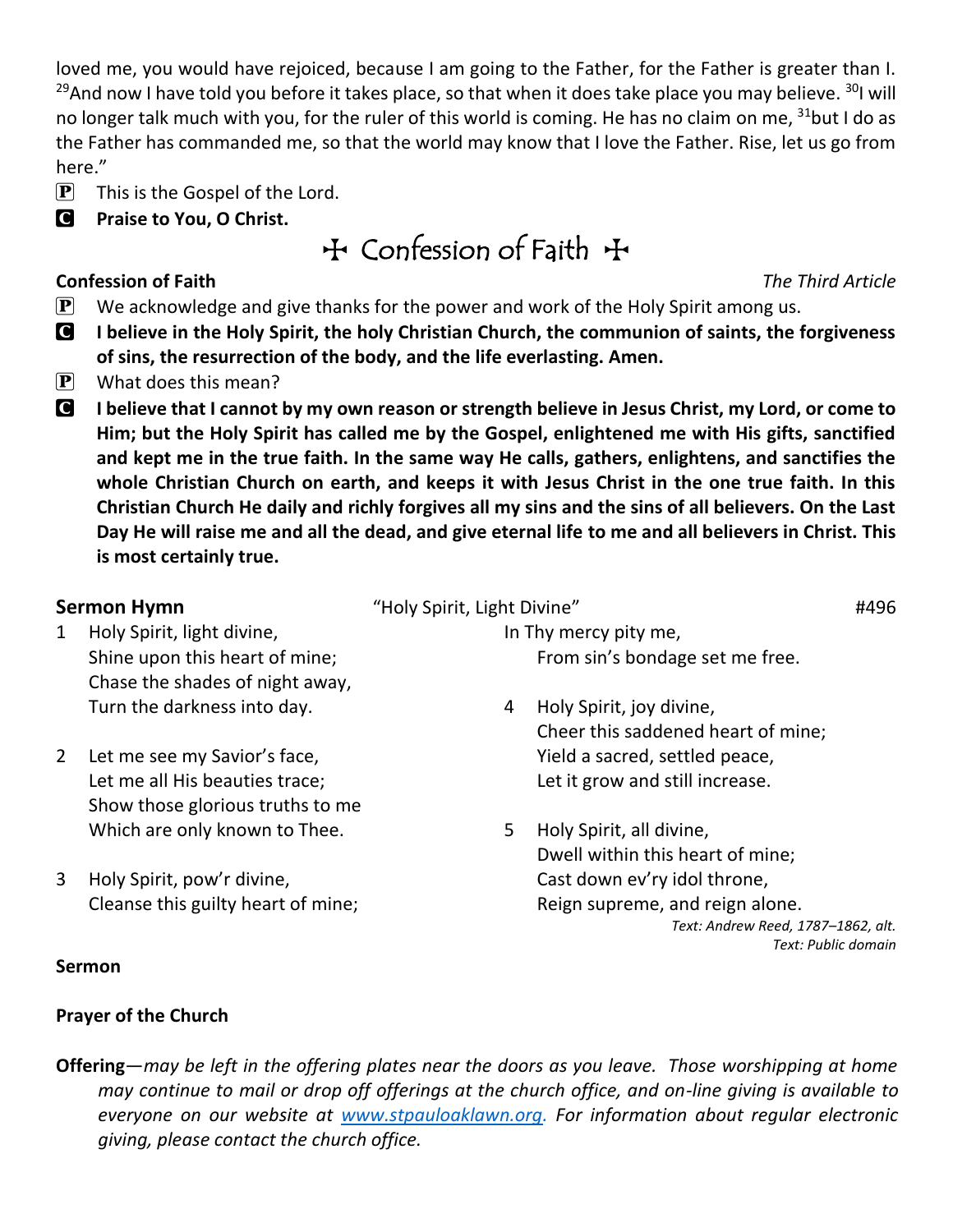# **Offertory Meditation**

# $H$  SACRAMENT +

#### *Stand*

#### **Preface**

 $[P]$  The Lord be with you.

# C **And also with you.**

- $\left[\mathbf{P}\right]$  Lift up your hearts.
- C **We lift them to the Lord.**
- $\mathbf{P}$  Let us give thanks to the Lord our God.
- C **It is right to give Him thanks and praise.**

## **Proper Preface**

**Prayer of Thanksgiving**

## **The Lord's Prayer**

- $\left[ \mathbf{P} \right]$  Hear us now as we pray together in His name,
- **C** Our Father who art in heaven...

# **Words of Our Lord**

## **Pax Domini**

- $\mathbf{P}$  The peace of the Lord be with you always.
- C **Amen.**

# $H$  DISTRIBUTION of the SACRAMENT  $H$

### "The Death of Jesus Christ, Our Lord" #634

- 1 The death of Jesus Christ, our Lord, We celebrate with one accord; It is our comfort in distress, Our heart's sweet joy and happiness.
- 2 He blotted out with His own blood The judgment that against us stood; For us He full atonement made, And all our debt He fully paid.
- 3 That this forever true shall be He gives a solemn guarantee: In this His holy Supper here We taste His love so sweet, so near.
- 4 His Word proclaims and we believe That in this Supper we receive His very body, as He said, His very blood for sinners shed. *Text: Haquin Spegel, 1645–1714; tr. Olof Olsson, 1841– 1900, alt. Text: Public domain*

### "Faith and Truth and Life Bestowing" #584

1 Faith and truth and life bestowing, Open now the Scriptures, Lord, Seed to life eternal sowing, Scattered on the wind abroad.

Let not hearts, Your Word receiving, Like a barren field be found, Choked with thorns and unbelieving, Shallow earth or stony ground.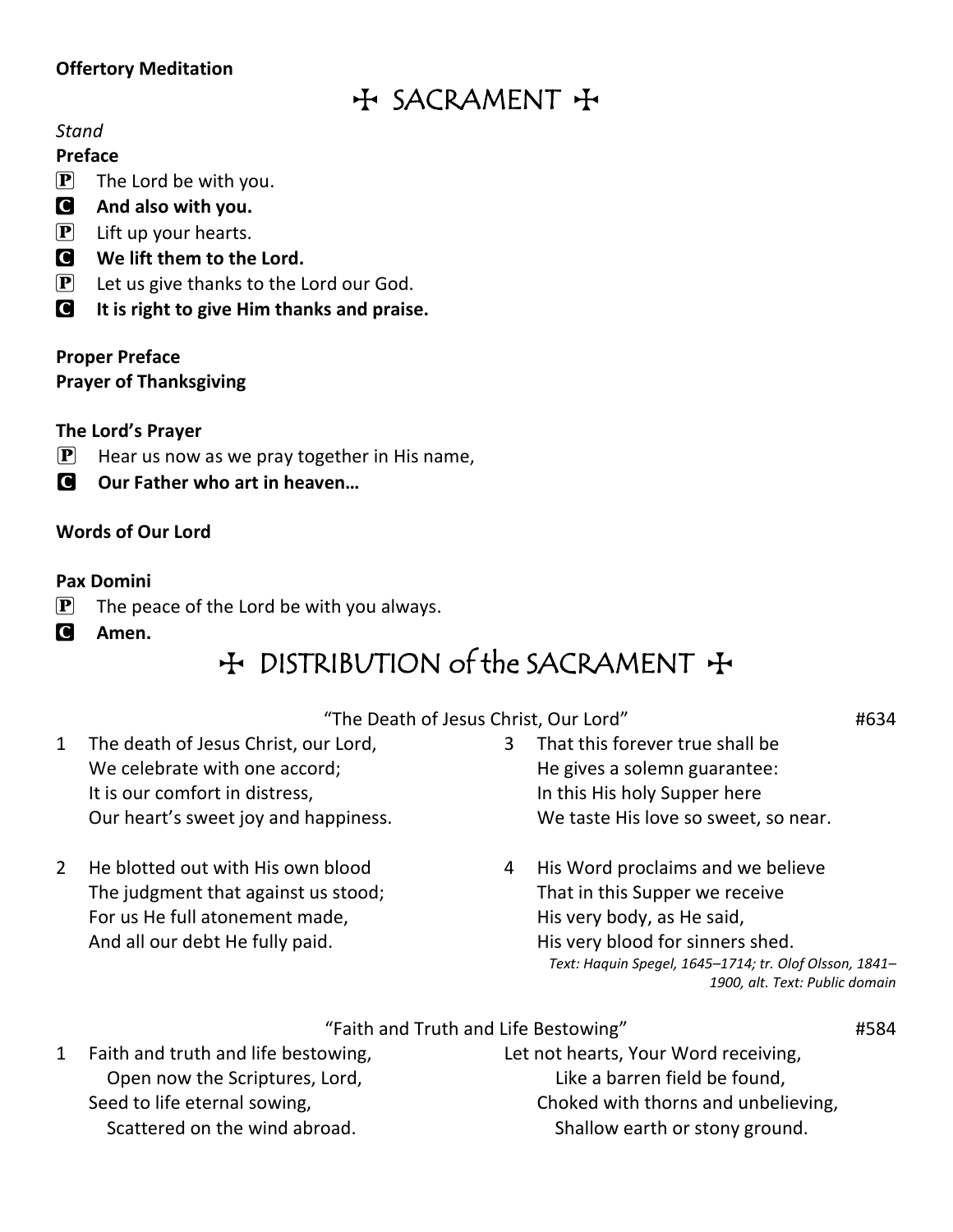2 May the Spirit's pow'r unceasing Bring to life the hidden grain, Daily in our hearts increasing, Bearing fruit that shall remain.

> Thrice-holy fount, thrice-holy fire, Our hearts with heav'nly love inspire;

So in Scripture, song, and story, Savior, may Your voice be heard. Till our eyes behold Your glory Give us ears to hear Your Word. *Text: Timothy Dudley-Smith, 1926 Text: © 1997 Hope Publishing Co. Used by permission:* 

*LSB Hymn License no. 110001400*

### **Communion Blessing**

 $\mathbf{P}$  The Body and Blood of our Lord Jesus Christ strengthen and preserve you in body and soul to life everlasting. Depart  $+$  in peace.

## **Closing Prayer**

### **Benediction**

 $\left| \mathbf{P} \right|$  The Lord bless you and keep you. The Lord make His face shine on you and be gracious to you. The Lord look upon you with favor and  $\pm$  give you peace.

C **Amen.**

| <b>Closing Hymn</b> |                                          | "Creator Spirit, by Whose Aid" |                                      | #500 sts. 1-2 & 4 |
|---------------------|------------------------------------------|--------------------------------|--------------------------------------|-------------------|
| $1 \quad$           | Creator Spirit, by whose aid             |                                | Your sacred, healing message bring   |                   |
|                     | The world's foundations first were laid, |                                | To sanctify us as we sing.           |                   |
|                     | Come, visit ev'ry humble mind;           |                                |                                      |                   |
|                     | Come, pour Your joys on humankind;       | $\wedge$ 4                     | Immortal honor, endless fame         |                   |
|                     | From sin and sorrow set us free;         |                                | Attend the almighty Father's name;   |                   |
|                     | May we Your living temples be.           |                                | The Savior-Son be glorified,         |                   |
|                     |                                          |                                | Who for all humankind has died;      |                   |
|                     | 2 O Source of uncreated light,           |                                | To You, O Paraclete, we raise        |                   |
|                     | The bearer of God's gracious might,      |                                | Unending songs of thanks and praise. |                   |

*Text: attr. Rabanus Maurus, 776–856; tr. John Dryden, 1631–1700, alt. Text: Public domain*

| <b>Postlude</b> | "Postlude in G"            | D. Buxtehude |
|-----------------|----------------------------|--------------|
|                 |                            |              |
|                 | ACKNOWLEDGMENTS AND THANKS |              |

**Vocalists:** Marilyn Bitner & Susan E. Volk **Lector:** Marilyn Bitner **Altar Care:** Cheryl Horan Altar Flowers are from Leona and Henry Bonder in loving memory of Helen Bonder's 90<sup>th</sup> Birthday.

Creative Worship for the Lutheran Parish, Series C, Quarter 2. Copyright © 2021 Concordia Publishing House. All rights reserved. Used by permission. Unless otherwise indicated, Scripture quotations are from the ESV® Bible (The Holy Bible, English Standard Version®), copyright © 2001 by Crossway, a publishing ministry of Good News Publishers. Used by permission. All rights reserved. Created by Lutheran Service Builder © 2022 Concordia Publishing House.

TTTTTTTTTTTTTTTTTTTTTTTTTTTTTTTTTTTTTTTTTTTTT